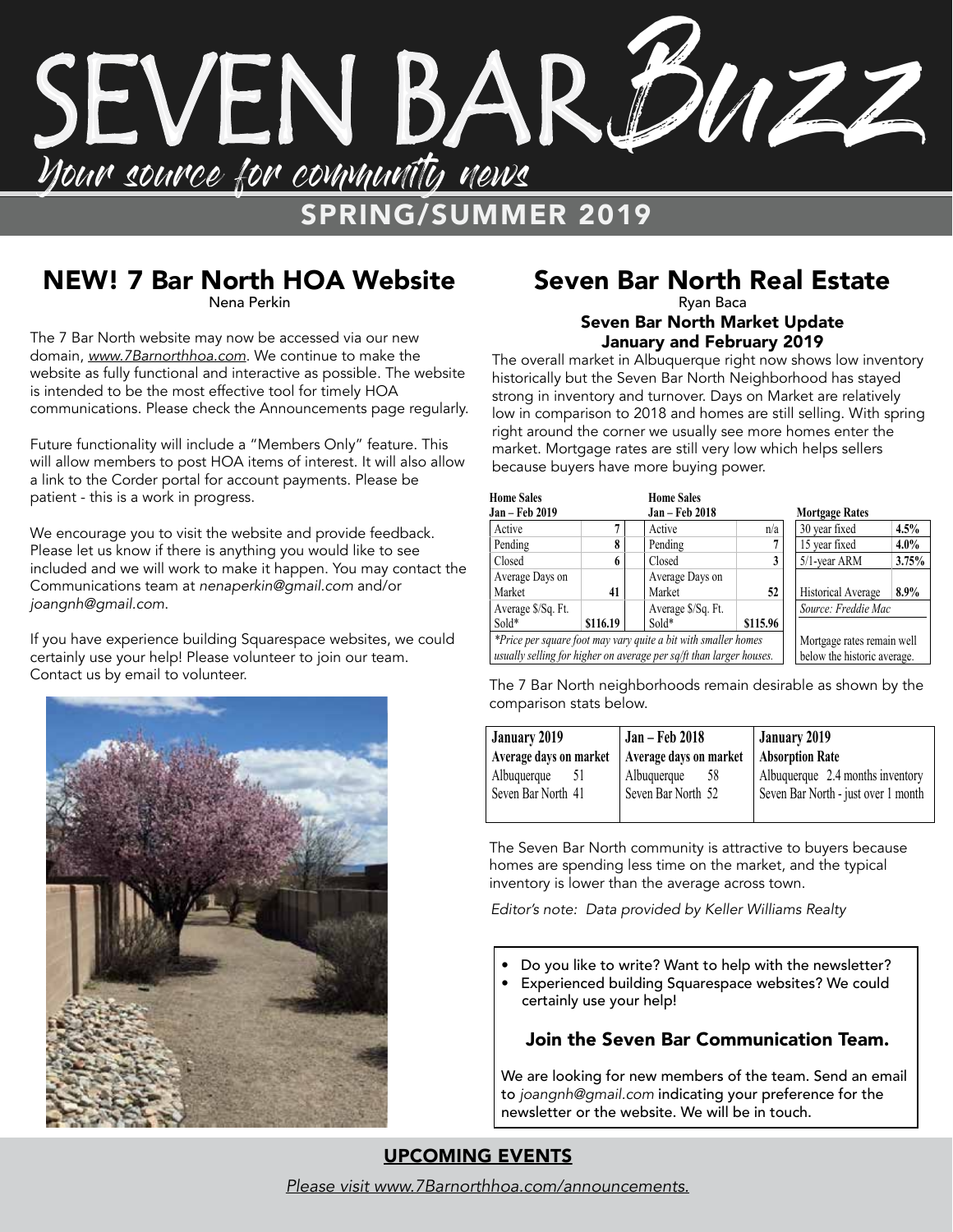# BOARD CORNER



#### Hello Neighbors!

The Board hopes that you have managed to keep warm and dry during the blustery winter and spring we have had this year. The few days of sunshine and warmth we have had in the last couple of weeks are bringing out more dog walkers in the neighborhood – a sure sign of real spring.

Budget: One of the major tasks the Board undertakes each year is to develop a budget for the HOA. Requests for expenditures range from locked gates for security purposes at the ends of Pineleaf and Sundrop into the arroyo, to several thousand dollars to replace dying shrubs and trees, to \$75,000 to repair the walking trails. The Board is pleased that this year's budget contains monies for the tree and shrub replacement along Seven Bar and Sierrita. You will see activity on this front as the weather warms.

The big project is upgrading our walking trails which are in need of some TLC. The Landscaping Committee has prioritized recommendations for repairs and upgrades. The Board will make a decision this summer on what work might be done this year. Just one example is a washout this winter at the end of the walking path entry on Stowe due to the rains. This was cleaned up and repaired in January. The Landscaping Committee has estimated and prioritized recommendations for the repairs and make-overs. The cost of these repairs (\$75k estimate) will necessitate completing them over multiple years. The Board will make a decision this summer on what work on the trails can be completed this year.

Communication: There is exciting activity on the communication front for our HOA as well. Our bi-annual newsletter is in its second year of publication and we continue to grow our website (*7barnorthhoa.com*) as another tool for providing information to our residents. Plans include intregating the Corder and Company portal into our website for one stop communication.

The Board will be using the newsletter and website to keep our community informed about activities and plans for our neighborhood. To stay up-to-date, please check the website often.

Volunteers: As you can see, running the HOA takes many people and with the exception of Corder and Company and Heads Up Landscaping, everyone is a volunteer. The Board would like to recognize all our volunteers: The Compliance Team for their efforts in keeping our community looking tip-top, the ACC for reviewing applications for property modifications, the Landscape Committee for its diligence in keeping our community looking green, the Communication Team for the newsletter and website, and the Finance Committee for keeping an eye on the finances. Thank you volunteers! Without you there would be additional expenses incurred by our HOA. Just a reminder that the various committees are always looking for new members.

Westside widening: Finally, in early March there was a city-hosted citizen input meeting on the widening plans for Westside Boulevard. The Westside widening project will have a large impact on the traffic flow within our area. The more voices and the more often they are heard the better. The Board will keep everyone updated on the project as information becomes available.

Enjoy the spring and summer!

Sincerely, Board of Directors

### Seven Bar HOA Executive Council

President Scott Templeton Scott.templeton@comcast.net

Vice President Stephen Arguelles Sarguelles23@msn.com

**Secretary** DD Lane dorlienna@yahoo.com

Landscape Committee chair John Currier Currierh2o@aol.com

Compliance Team chair Joan Gillis joangnh@gmail.com

### Communication Team Newsletter and Website

Joan Gillis joangnh@gmail.com

Nena Perkin nenaperkin@gmail.com

*If for some reason you no longer wish to receive this newsletter, please send an email to joangnh@gmail.com with your name and address and Unsubscribe in the subject line. We would appreciate it if you also told us why you are opting out.*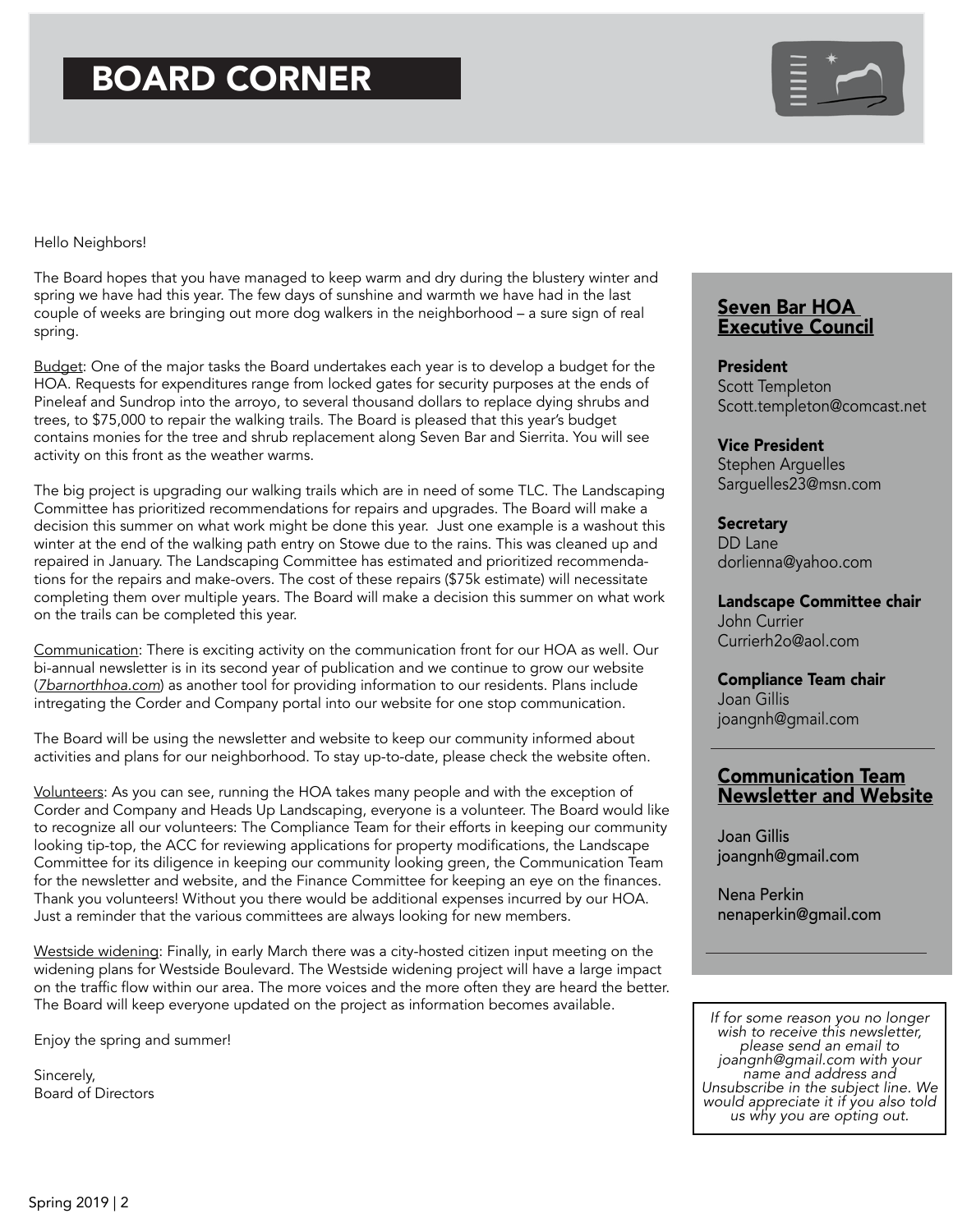

## MEET YOUR BOARD OFFICERS

Nena Perkin

Peter Conlin, our past Board President, has relocated to a new home. We would like to thank Mr. Conlin for his years of service and effective leadership. Congratulations on your new home, Conlin family!

Please welcome our new Board President, Scott Templeton. Scott prefers calling the Board officers the "Team of Three". The team is listed below. Feel free to email them and thank them for serving our HOA.

#### Scott Templeton, President

Estrella del Norte neighborhood scott.templeton@comcast.net

Scott Templeton grew up across a cross section of the US ranging from the East Coast to Oklahoma and first moved to Albuquerque in 1982. After a stretch in Seattle he and his family relocated back here in 1993. Scott and his wife Jae have been 7 Bar North residents since 2004. He volunteers on the Finance Committee and serves on the Board as its newest member. He is also actively establishing a non-profit corporation with his parents and siblings to aid the homeless.

Scott retired from the semiconductor industry in 2012 after more than 30 years.

His hobbies include traveling (particularly road trips), photography, racquetball, fishing, and in the fall, chasing hot air balloons.



Stephen Arguelles was born and raised in Albuquerque. He grew up on the west side and spent part of his childhood in 7 Bar North where he lived with his family before going to college. He moved back to the 7 Bar North neighborhood with his wife in 2014 shortly after they were married. Stephen is the Chair of the Architectural Control Committee and has served on the Board since 2016.

Stephen's full-time job is an Account Operations Manager at HP Inc. and has been at HP for 10 years. He is also an active Real Estate Agent and has been in the business for 13 years, helping clients buy and sell their homes.

Hobbies include traveling, hiking, camping, church activities, and spending time with family.

Stephen Arguelles, Vice President Montera neighborhood sarguelles23@msn.com



DD Lane is a native of Oregon, and chose to raise her family in Albuquerque. She has been a 7 Bar North resident since 2015. She volunteers on the Architectural Control Committee and serves on the Board. Volunteering and community involvement have always been important to her.

Her career has been in the semiconductor business, and government contract work at CACI Federal.

Hobbies include home decorating, gardening, cooking, motorcycling, hiking, oil and acrylic painting, and most recently photography.

DD Lane, Secretary Estrella del Norte neighborhood dorlienna@yahoo.com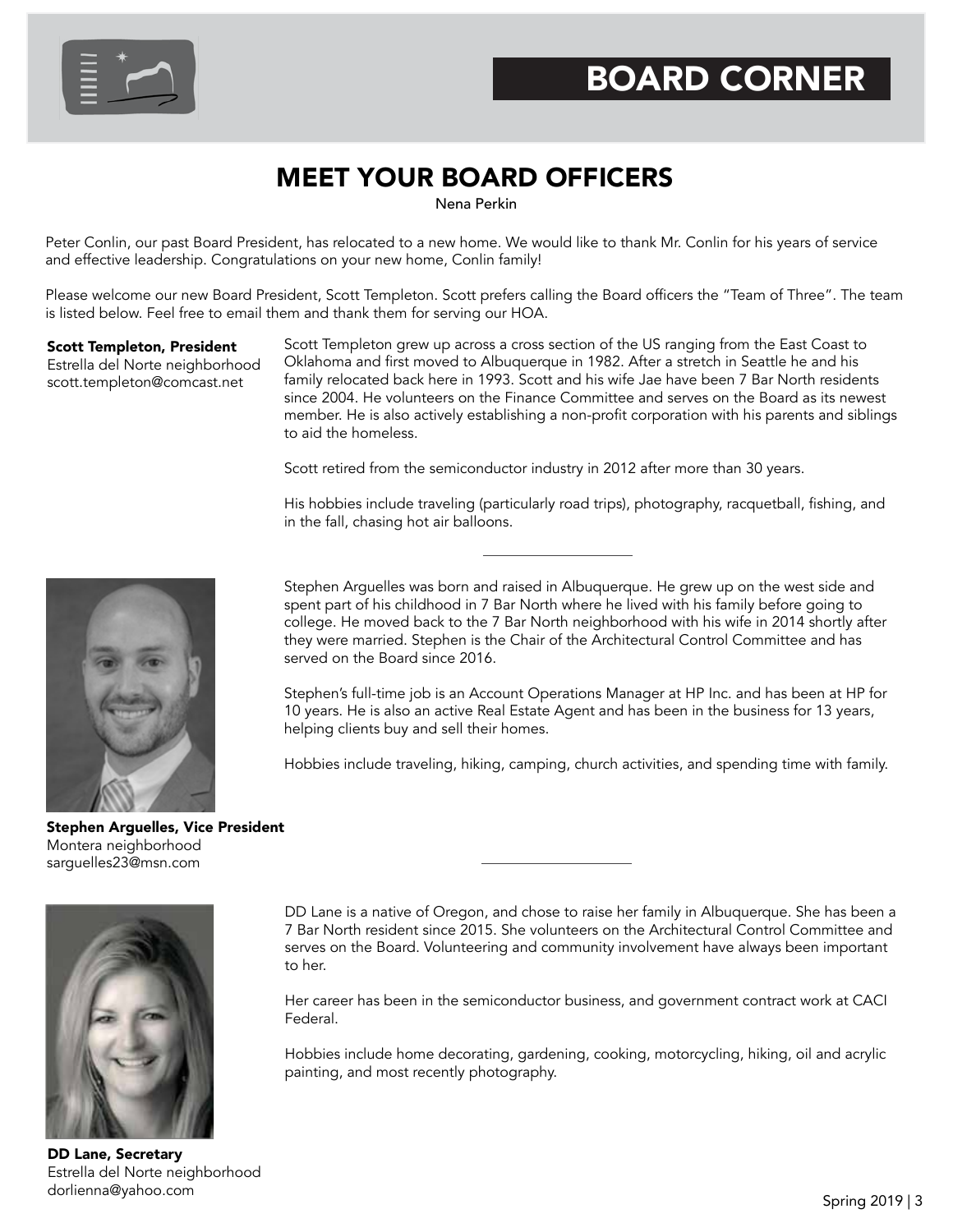# COMMITTEE CORNER



### PRESERVING OUR NEIGHBORHOOD ATMOSPHERE

In the Albuquerque real estate world, our HOA is described as a great location in a convenient area – a highly desirable neighborhood. There are two groups of member homeowners who volunteer to preserve that environment by encouraging compliance with the Covenants, Conditions and Restrictions (CCRs) that we all agreed to when we purchased our homes. The goal of complying with the CCRs is to maintain the value of our homes. The groups working with you to achieve that goal are the Architectural Control Committee (ACC) and the Compliance Team.

### Architectural Control Committee (ACC)

Stephen Arguelles, Chair

Tis the season! Homeowner projects abound at this time of year.

- Planning on working on the exterior of your house?
- Paint? Re-stucco?
- Landscape?
- Modify a wall or driveway?
- Add a gazebo, shed or shade sail?

Then it's time to get an ACC approval form and submit it to Corder and Company before you begin the project. Have questions about what is allowed? It's time to dust off the CCRs you received when you bought your house. If you no longer have those handy, they are available on our new website (*7barnorthhoa.com*) along with the ACC approval form. Or contact Corder and Company at 505-896-7700 or *Associations@corderandcompany.com* and

ask them to send the ACC form to you. The ACC can typically approve or deny your request within a week. Please do not start a project without submitting the approval form. That turns a simple process into a situation that's difficult for everyone. Remember, the goal is to preserve the neighborhood environment and protect the value of your home.

Compliance Team

Joan Gillis, Chair

The Compliance Team has six HOA members who collaborate with Corder and Company to keep our area looking great. The HOA is divided into three areas. Separately, two members of the Team walk each area once a month looking for possible violations of the CCRs. A Corder employee drives the entire HOA once a week doing a similar check. What are possible violations?

- Weeds, dead grass
- Dead trees and bushes
- Landscaping encroaching on walks
- Litter/trash that is visible from the street (around trash cans, behind see-through gates, beside garages, etc.)
- Projects not approved by the ACC
- Vehicles that are not in working condition (violation of CCRs and city ordinance)
- Commercial vehicles

The process for handling potential violations is described below. If you have questions, please contact Joan at *joangnh@gmail.com.*

### Compliance Team and Violations – how it works

Joan Gillis

At the November 2018 annual meeting, there was a lively discussion about how violations of the CCRs were determined. Here is how the process works:

The Compliance Team, a group of six volunteer homeowners along with Corder and Company employees tour the neighborhood checking for possible CCR violations, including violations of the Architectural Control (ACC) guidelines. (See "Preserving our Neighborhood Atmosphere" above for examples of violations.) Two people from the HOA tour one of the three HOA areas separately at least once a month. The times they tour varies depending on the individual's schedule. A Corder & Company employee tours the entire HOA weekly.

After each tour, the HOA volunteer creates a report of possible violations which is sent to Corder and Company. What happens then varies depending upon the response from the homeowner when a notice is received.

Scenario #1 – the best one.

- A. Using the volunteer-produced lists, a Corder employee checks on reported violations to see if they still exist. If they do, the homeowner will receive a letter (Letter #1) asking them to correct this situation.
- B. The violation is corrected within a week.
- C. End of story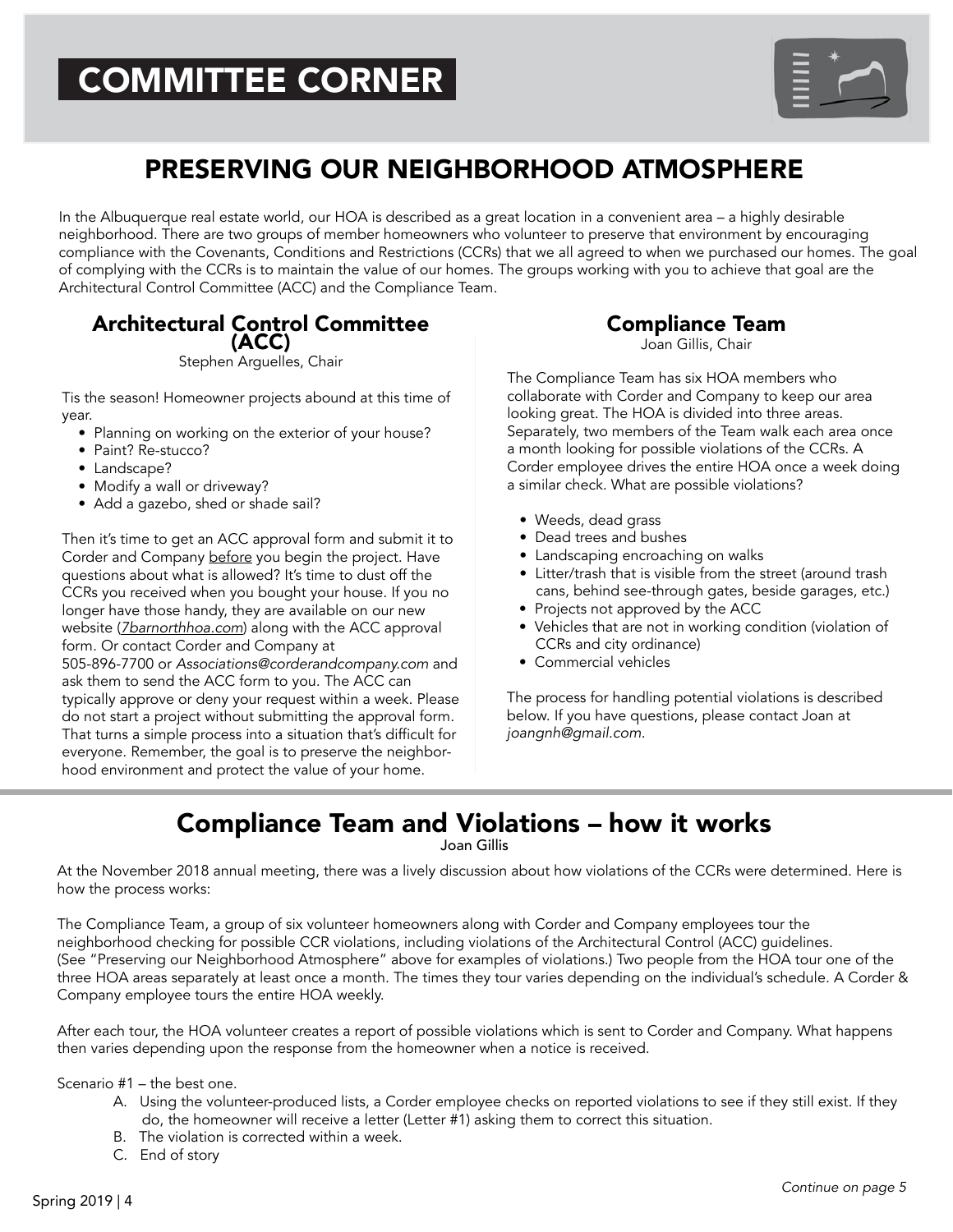

## LANDSCAPE AND MAINTENANCE COMMITTEE

John Currier (Chair)

In November the HOA solicited bids for our Landscape Maintenance contract. Requests for Proposals [RFP] were sent to ten contractors. Two contractors submitted bids. The bids were not significantly different and the Board of Directors elected to remain with Heads Up. The contract runs for one year with an option to extend.

As the Association continues to age, renovation of our landscaped common areas will be needed to keep the neighborhood looking as nice as we are accustomed to having it look. Seven landscape projects totaling in excess of \$80,000 were submitted to the Board of Directors in January for their review and approval.

From those submitted the following were approved by the Board and will be initiated this spring:

- [1] Flowers in the flower beds at Black Arroyo will be replaced with low water use plants.
- [2] Three trees that are dead/dying will be replaced.
- [3] Six dead/dying bushes will be removed and replaced.
- [4] Two large Silverberry bushes encroaching on the sidewalk will be removed and replaced with other flower shrubs.

The largest, and most expensive project, is the reconditioning of the walking trails which have suffered serious erosion since we last had them repaired in 2006. This project divides the trail into four sections: [1] Black Arroyo to Farola; [2] Farola to Seven Bar; [3] Seven Bar to Sierrita; and [4] Sierrita to 528 each to be undertaken as the budget permits. The Board deferred action on the trails until later in the year when the annual budget will be reviewed.



The irrigation system is aging and we are seeing more leaks. If you see water squirting from a line or bubbling up from the ground, contact Corder and Company at 505-996-7700 | Cell 505-615-040 | Emergency after hours 505-896-5591. Jack can also be reached at *Associations@corderandcompany.com*. Be specific when describing where a leak is located. Water flowing into the gutter near some trees is due to the small space the trees are planted in between the sidewalk and the street, and is not a leak in the system.

### *Compliance continued*

#### Scenario #2

A. Same as A in Scenario #1

 B. The violation still exists after 7 days – the homeowner will receive Letter #2 indicating the violation still exists and asking that it be corrected within 14 days (21 days total). This letter incurs a \$25 fee which is added to the homeowner account.

- C. The violation is corrected within 14 days and fee is paid.
- D. End of story

#### Scenario #3 – worst case

- A. Same as A and B in Scenario #2
- B. If the violation is still not corrected, Violation Letter #3 will be sent. This letter incurs an additional \$50 fee. (Total \$75.)
- C. If violation remains following Letter #3, the case will be referred to the Board for possible legal action.

It is possible to have violations reported in different months. The process starts again with each occurrence.

There are times when extenuating circumstances result in unintended violations. If such a situation exists and you receive a violation letter, please call Corder and Company to explain the circumstances and work out a resolution plan.

We also have a short list of yard work companies that will take care of a violation for a fee. The list does not imply endorsement of any company. It is a list of businesses that have helped out in HOAs in the area and is provided for informational purposes only. Each homeowner is responsible for making their own arrangements with a company.

| Cobo Landscaping              | Diaz Landscaping                                                | New Horizons Landscaping |
|-------------------------------|-----------------------------------------------------------------|--------------------------|
| Alejandro Cobo - 505-710-9070 | James or Elaine Diaz - 505-290-2825   Dan Pillar - 505-600-1547 |                          |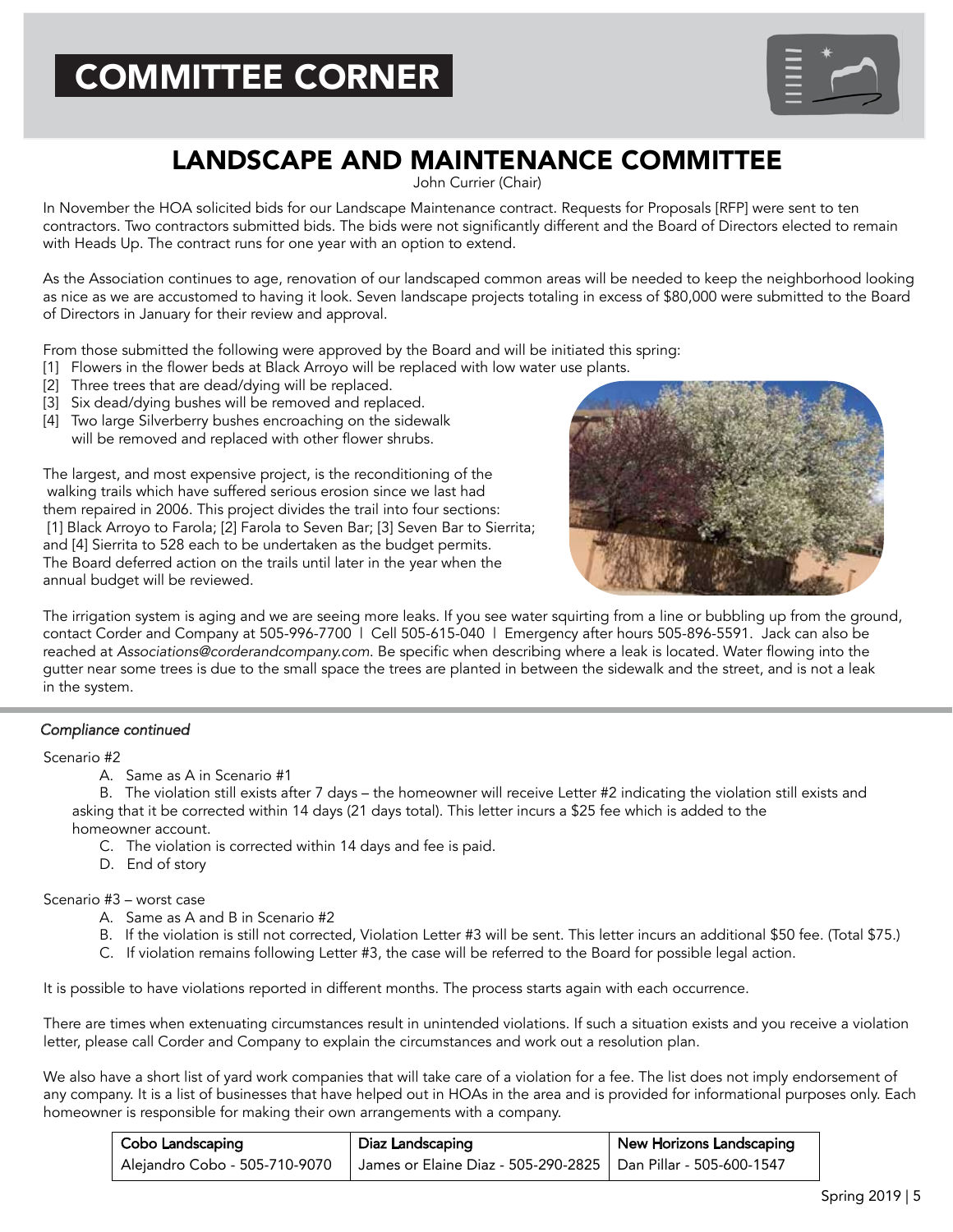## Councilor Cynthia Borrego

Thank you to the Seven Bar Homeowners Association for the opportunity to include District 5 Council updates in your neighborhood newsletter. All District 5 communities offer unique lifestyles and as your City Councilor I strive to maintain quality of life for all of the district's residents. One of my goals is to hold quarterly meetings throughout the District. A District



5 Open House meeting was held on Tuesday, March 12, 2019, at the NW Area Police Substation. The meeting focused on crime, infrastructure and economic development. City officials attended to discuss these issues, and address your concerns. Our next open house meeting will be scheduled to occur in June 2019. Watch your HOA website and Nextdoor for the time and place.

On another note, the widening of Westside Boulevard is moving forward at a promising rate. A public meeting to gather input and share the progress on this project was held on Tuesday, March 5, 2019 at First Baptist Church in Rio Rancho. As you may be aware, the City of Rio Rancho supports expansion of Westside Boulevard financially and through a unifying vision offered by the development of this road. The meeting was quite lively. Residents expressed concern about increased noise, the lack of a traffic light at the Seven Bar Rd. intersection, changes to the intersection of Westside Blvd. with Grande Blvd. as well as several other issues. The presenters recorded all the comments. Comments are in the process of being reviewed.

The New Mexico Legislative Session has been a challenge for District 5. I regularly traveled to Santa Fe to lobby our State Legislators for capital outlay funds for Albuquerque District 5 infrastructure projects. These projects include the proposed Cibola Multi-Generational Center to include a library, improvements to McMahon Road, expansion of Paseo Del Norte, intersection improvements at Eagle Ranch and Paseo Del Norte, median landscaping and irrigation for Taylor Ranch Road between Butterfield and Calle Nortena, and for Montano between Taylor Ranch and Unser, and improved lighting and ADA accessibility at Petroglyph Little League Field. In addition, several outings with City of Albuquerque Transit Director Bernie Toon yielded prime locations for bus shelter upgrades in District 5.

Lobbying for funds from the legislature for projects is an ongoing process. Please contact your State Legislators and ask for their support of our City of Albuquerque District 5 capital outlay projects!

Finally, the City Capital Budget is in development and the Mayor has already proposed his priority budget. I have also submitted my priority projects to the City Capital Budget. The City Council met twice in February to discuss Albuquerque District projects. There will be some negotiating to distribute the \$127 million dollars equitably throughout the City, and eventually send the final GO Bond package to the voters for approval. Big ticket items in District 5 include funding for Westside Boulevard expansion, matching a Federal Grant of \$5 million. My office is additionally requesting funding to design the proposed Multi-Generational Center and Community Complex at Cibola Loop.

Please always feel free to contact my office at 768-3100 or *cynthiaborrego@cabq.gov*. You may also contact the District 5 Policy Analyst, Susan Vigil at 768-3189 or *susanvigil@cabq.gov*.

### Front yard parking in ABQ new zoning ordinance

On May 17, 2018, the City of Albuquerque adopted the Integrated Development Ordinance (IDO), rewriting the entire zoning code for the city. While the HOA zoning was not directly affected, one section – the section referencing what is called "front yard parking" or "soft surface parking" – does impact homes in the HOA. The IDO established the area of a front yard that may be used for parking and the surface that is needed to qualify an area as an acceptable parking area.

Corder and Company will send courtesy notification letters to homeowners who might be in violation of the new ordinance.

For further information, please visit: *www.cabq.gov*

### Albuquerque in the news

Some good lists to be on:

- AARP listed Albuquerque as one of nine affordable destinations.
- Provision Living, a national senior living company found that Albuquerque was 20th on the list of travel destinations.
- The National Fiery Foods Show was nominated as Best Specialty Food Festival in the USA Today Poll.
- Mike Bloomberg named Albuquerque a winner in Bloomberg American Cities Climate Challenge. Albuquerque is one of 25 cities to be awarded resources and technical support to help achieve their ambitious climate goals.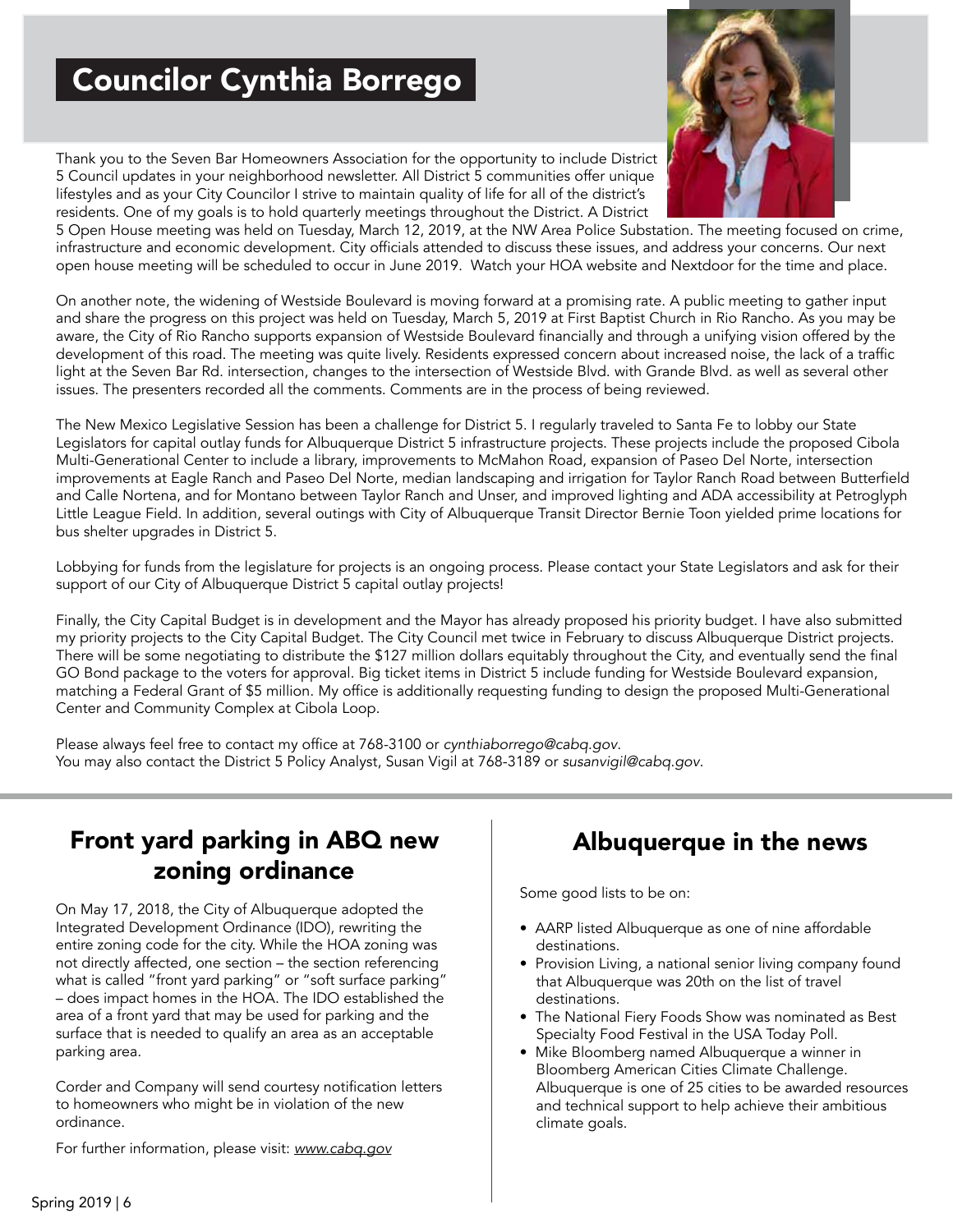# HOA MANAGEMENT

#### Property Appearance

Its SPRING TIME!!! Time to think about the appearance of our properties. As the Compliance Team does its tours of the HOA, they will be noting the condition of both the FRONT and SIDE yards of your homes. Please check for trash that is visible from the street

and landscaping that might need to be freshened. Is the plastic showing? Is it raw dirt? Is it wild grass and it should be stones? If you have a question about this, please call our office – 505-896-7700.

#### RV Storage

Just a reminder, having a gate into your backyard does not automatically give you permission to store an RV on site. If you want to store an RV at your home, you must comply with the covenants and get approval from the ACC before doing so. The ACC and the HOA view failure to follow these guidelines as a major infraction and may seek legal action if a resident does not comply.

#### Compliance Manager

We have a Compliance Manager who drives the subdivision each week and looks for problems. If one is noted, you will get a courtesy letter as a warning to correct the situation. Please refer to the Compliance article on Page 4 for detailed information on how the compliance process works, and your course of action to resolve any violations.

#### Invitation

Our office is just around the corner from the subdivision and we welcome having you stop by to meet our team.

### Message from Commander Olvera APD NORTHWEST AREA COMMAND

The Northwest Area Command is instituting a new program that will strengthen the ties between our officers and the community. Each Neighborhood Watch Block Captain will have a police officer assigned to them. The officer will be your liaison with the Northwest Area Commander and his supervisory staff. The block captain will be provided the officer's email address in order to communicate neighborhood block issues to the officer. If the block captain cannot communicate by email, the block captain should contact the Northwest Area

Command Substation and leave a message for the officer. The assigned liaison officer will respond and discuss your concerns.

There are a few guidelines that the block captain should follow:

- 1. The block captain should contact the liaison officer about issues that are ongoing in the neighborhood block, such as abandoned home in disrepair, speeding, acts of vandalism, and any other issues that are ongoing and causing a disturbance in their block.
- 2. The officer will reach out at least once a month via email or phone call (once they get their city issued cell phone), and a face to face meeting every three months.

The officers and staff at the NW Area Command look forward to having a partnership with our Neighborhood Watch Block Captains and their neighborhoods. Please contact Crime Prevention Specialist Pete Gelabert at (505) 803-2982 if you wish to participate in this initiative as a Block Watch Captain.

Editor's note: If you would like to volunteer as Block Captain for your neighborhood, please contact Pete Gelabert, and please also email either *nenaperkin@gmail.com* or *joangnh@gmail.com*.

| For additional crime information in our area, check<br>https://www.crimemapping.com. |  |
|--------------------------------------------------------------------------------------|--|
|                                                                                      |  |



7 Bar North H.O.A. Property Crime Statistics 01/01/18 - 12/31/18 & 01/01/17 - 12/31/17 2018 2017 Disturbances: 13 14 Stolen Vehicles: 1 2 Auto Burglaries: 3 9 Suspicious Calls: 45 46 Vandalism: 5 2 Residential Burglary: 0 2